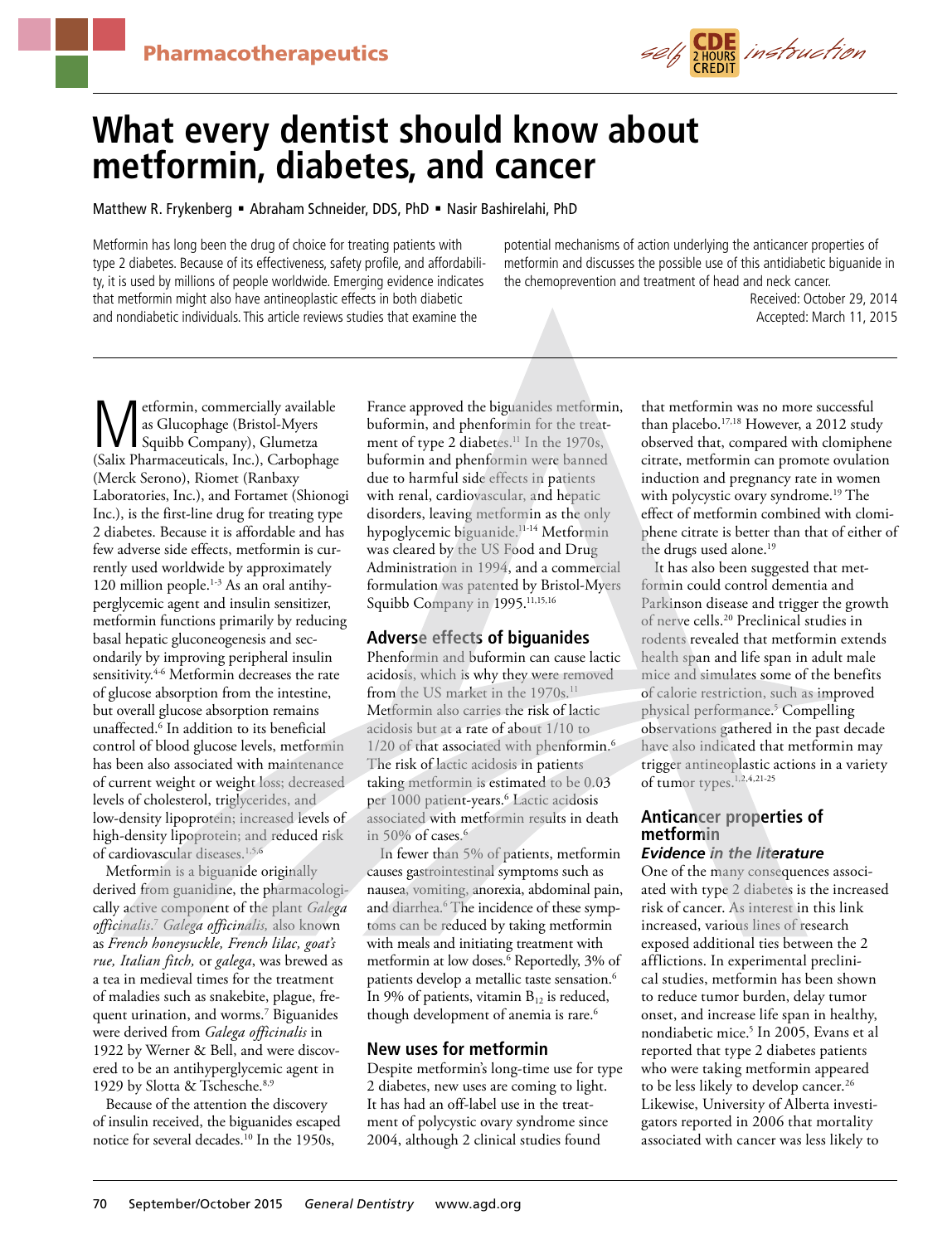occur in patients with type 2 diabetes if they were taking metformin.<sup>27</sup> In a retrospective clinical study of 2592 breast cancer patients, including 157 with type 2 diabetes, Jiralerspong et al found that patients undergoing only chemotherapy had a recovery rate of 8%.<sup>28</sup> In contrast, in patients who were taking metformin in addition to chemotherapy, the recovery rate increased to 24%.<sup>28</sup> This promising evidence triggered the design and implementation of a number of randomized control trials in patients with a variety of cancer types.<sup>29</sup>

Metformin can potentially be used to treat a variety of cancers, including but not limited to skin, uterine, liver, pancreatic, colon, lung, ovarian, breast, and head and neck cancers.2,4,25 In fact, metformin may help to prevent carcinogenesis in those patients with high risk of developing malignancies.2 Anticancer drugs must go through years of trials and are expensive when made available to patients. Because metformin is relatively inexpensive, it can be afforded by many patients and by governments that would be unable to finance other drugs for their citizens. However, more studies are still needed before metformin can be repurposed for the oncologic setting.

#### *Potential underlying mechanisms*

It has been proposed that the potential antineoplastic effects of metformin lie in a pathway activated by its antihyperglycemic function.21,22 Metformin partially inhibits the mitochondrial respiratory chain complex I, resulting in decreased hepatic gluconeogenesis.3 The subsequent metabolic stress causes an increase in the adenosine monophosphate–adenosine triphosphate ratio, which in turn activates the upstream tumor suppressor LKB1 protein kinase.4 This results in activation of the adenosine 5'monophosphate–activated protein kinase (AMPK) pathway, which signals cells to conserve energy in order to restore intracellular adenosine triphosphate levels.4 Activation of the AMPK pathway leads to inhibition of the mammalian target of rapamycin (mTOR) pathway, an important regulator of metabolism and cell growth.<sup>4</sup> Because metabolism and cell growth are vital to cancer progression, metformin may be useful in the prevention and management of neoplasms.4

It should also be noted that cancer cells thrive in a milieu of high glucose and high insulin. Studies indicate that metformin might be indirectly inhibiting cancerous growth by lowering both glucose and insulin.<sup>21,22</sup>

## **Head and neck cancer**

Head and neck cancers, which largely comprise malignant lesions in the oral cavity and pharynx, are often fatal and are of great importance to oral healthcare providers. Annually, health professionals diagnose an estimated 600,000 cases of head and neck cancer worldwide, 47,560 of which occur in the United States.<sup>4</sup> Because it is often detected late, head and neck cancer has a 5-year survival rate of approximately 50%.4

Almost 75% of head and neck cancer cases are associated with the risk factors of tobacco and alcohol use.4 Infection with human papillomavirus has recently emerged as another risk factor for head and neck cancer.4 More than 85% of head and neck cancers are accounted for by head and neck squamous cell carcinoma (HNSCC).4 HNSCC affects the oral cavity, salivary glands, paranasal sinuses, nasal cavity, pharynx, larynx, and the surrounding lymph nodes.4 Even a slight elevation in the risk of cancer becomes a considerable social burden. It is therefore imperative to find novel approaches for cancer prevention.

Treatment plans for head and neck cancers usually involve either surgery or radiotherapy. Surgery results in the removal of noncancerous tissue in proximity to the tumor. Thus surgery is undesirable, because it can easily result in dysphagia, dysarthria, clotting disorders, and damage to sinuses, glands, and lymph nodes.<sup>4</sup>

Radiotherapy is preferable because it is more accurate and provides a greater probability of organ preservation. However, as Sikka et al wrote, "… resistance to radiation and recurrence after therapy are major drawbacks for patients with head and neck cancer and remains a point of emphasis for newer strategies of treatments in the future."4

Metformin is thought to be an effective drug for arresting the development and growth of HNSCC because of the unregulated activity of the mTOR pathway. In a study of human-derived HNSCC cell lines, metformin selectively inhibited

tumor cell proliferation by disrupting mTOR signaling–driven translational control of a specific subset of messenger RNAs encoding cell cycle regulators.<sup>4,30</sup>

The effect of metformin occurs primarily in the basal layer of oral premalignant lesions, where proliferation occurs.<sup>2</sup> In a study of oral cancer induced by an oralspecific carcinogen in mice, Vitale-Cross et al reported, "metformin prevented the development of HNSCC by significantly reducing the size and number of carcinogen-induced oral tumoral lesions, and by preventing their spontaneous conversion to squamous cell carcinomas."2 The strong growth inhibition of HNSCC by metformin is not associated with any prominent cell death.4 These results support the potential clinical use of metformin as a targeted chemopreventive agent in the control of HNSCC.

## **Conclusion**

The literature supports the need for clinical trials on, and possibly the eventual implementation of, the use of metformin in the oncologic setting. Because of its anticancer action, metformin has the potential to save lives, reduce costs, and prevent morbidity associated with the progression of neoplasms. This is relevant for dental treatment because there are promising indications that metformin could be effective in the treatment of HNSCC. Clinical trials studying this link should be initiated, and dentists should be aware of the possible future use of metformin for treatments other than type 2 diabetes.

#### **Author information**

Mr. Frykenberg is a dental student, University of Maryland School of Dentistry, Baltimore, where Dr. Schneider is an associate professor and Dr. Bashirelahi is a professor of biochemistry.

#### **References**

- 1. Noto H, Goto A, Tsujimoto T, Noda M. Cancer risk in diabetic patients treated with metformin: a systematic review and meta-analysis. PLoS One. 2012;7(3): e33411.
- 2. Vitale-Cross L, Molinolo A, Martin D, et al. Metformin prevents the development of oral squamous cell carcinomas from carcinogen-induced premalignant lesions. Cancer Prev Res (Phila). 2012;5(4):562-573.
- 3. Viollet B, Guigas B, Sanz Garcia N, Leclerc J, Foretz M, Andreelli F. Cellular and molecular mechanisms of metformin: an overview. Clin Sci (Lond). 2012;122(6): 253-270.